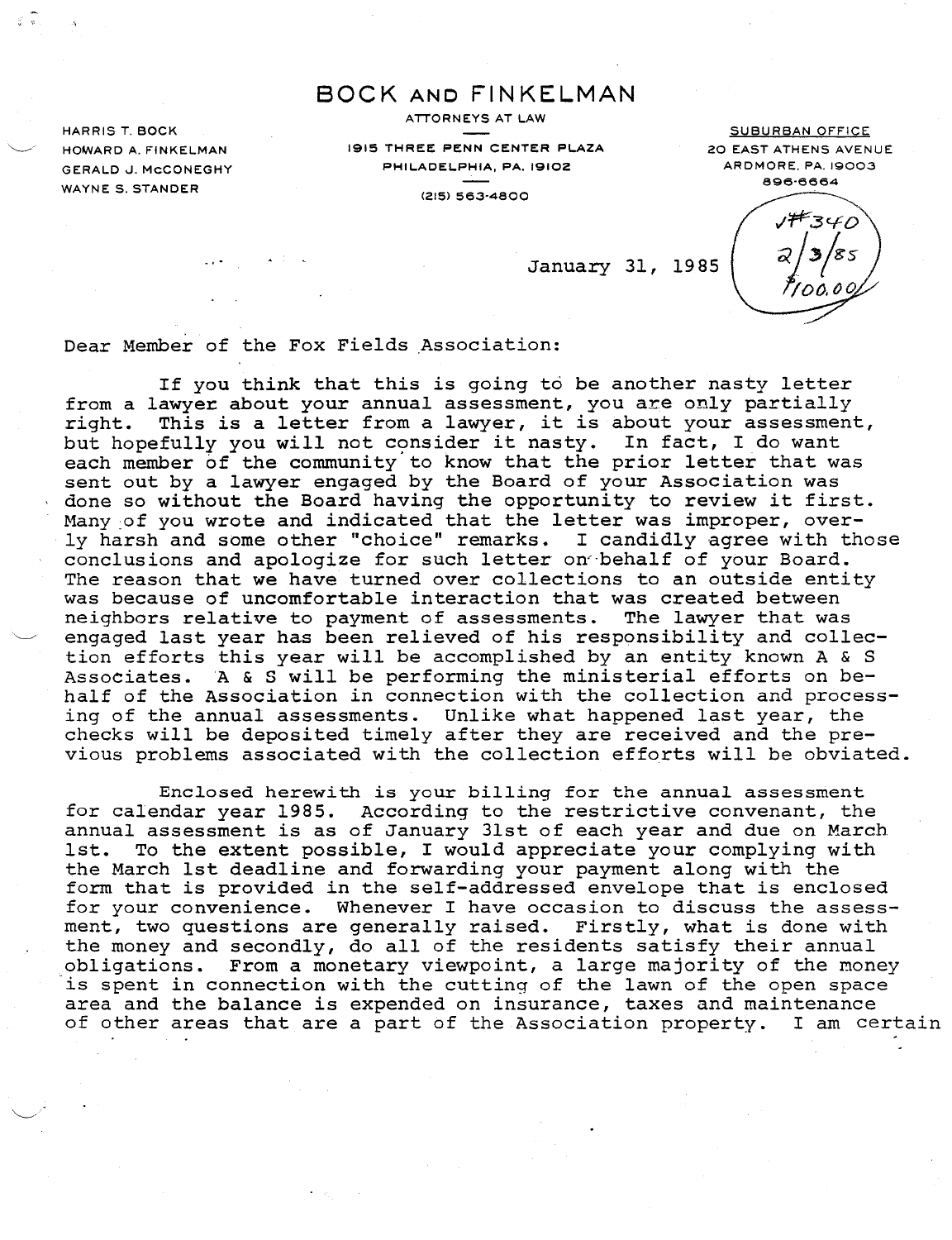that this spring some improvements can be made with regard to the maintenance of the circle and entrance way in Fox Fields and the entrance way to Strawbridge Place. If anyone has an interest in supervising this work and assuming responsibility in connection with maintenance of the common areas, I would appreciate such individuals communicating' with me.' The Board of your Association is actively looking for participation by residents in this area, as well as any other area that residents feel warrant participation.

 $-10.4$ 

The second question with regard to assessments relates to the<br>ion we receive from our neighbors in obtaining payment. At cooperation we receive from our neighbors in obtaining payment. the outset it is pertinent to note that in a large majority of the cases, payment is received on a timely basis. On the other hand, nothing is-perfect and we do have some problems with the collection process and that is why it has been turned over to an outside entity. In the past, when many lots were owned by builders, we did have great difficulty in collecting their annual assessment. However, now that most of the lots are occupied, this problem has been substantially obviated. To the extent that builders have not satisfied their obligations, we will be taking the appropriate steps to lien these properties. As far as family members living in our area, a continuing problem<br>occurs with regard to the sale of a property. Other than by word of mouth, occurs with regard to the sale of a property. the Association has no way of maintaining an up to date census. According to the extent possible, if someone is moving I would appreciate • that person notifying the Association so that our records can be correct-<br>ed. It should be noted that at the sale of any property, a seller is en-It should be noted that at the sale of any property, a seller is entitled to reimbursement for the assessment since it is paid in advance for the entire calendar year. There are a relatively small number of residents who have not satisfied their obligation, but this accounts for a very small number and is a problem that I will deal with , but need not detail in general correspondence to the community.

In the past it has been my feeling that the Association has not been as active as it could have been and in fact should have been under the circumstances. As as civic organization consisting of over 100 families, we have substantial political clout with regard to any pro-<br>blems that may affect us in Radnor Township or Haverford Township. If blems that may affect us in Radnor Township or Haverford Township. anybody feels that there is a particular problem which warrants consideration by the Association, I would appreciate your bringing this to my attention timely. Moreover, members of the Board include Alan Hoffman, Esquire, Dr. Steven Sinclair, and Frank Menichini, in addition to myself. If something comes to your attention that you feel warrants our attention, please feel free to call any of us or drop a note in my mailbox

 $-2-$